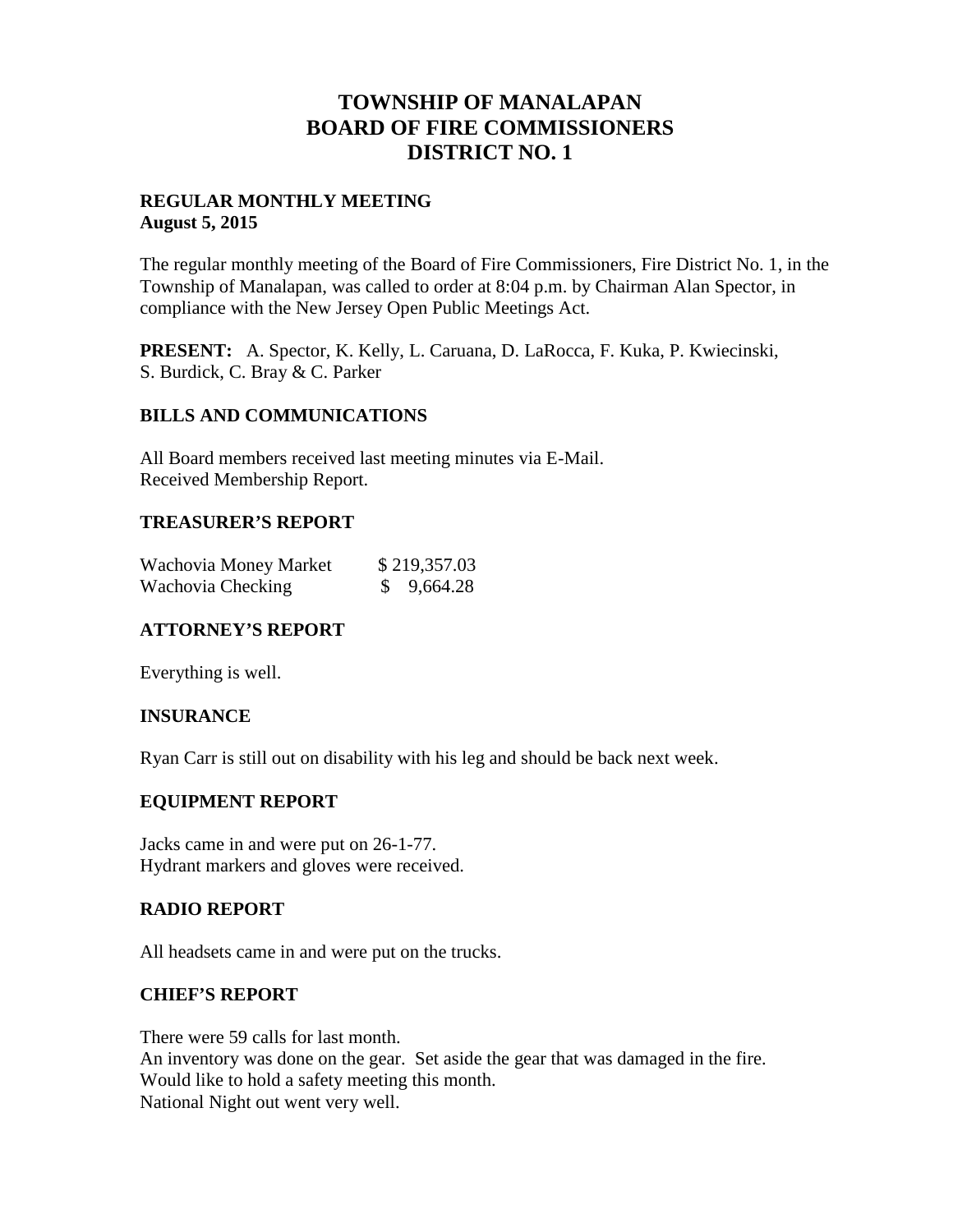# **TRUCK REPORT**

26-1-80 - screen on the dashboard keeps going on and off; this should be covered under warranty. Brush truck to be taken to Shell station for brakes and is leaking antifreeze. 26-1-81 - clutch is shot and needs batteries.

# **ASSOCIATION REPORT**

Sprinkler line was fixed. Both ice machines were worked on. Counter top should be going on within the next week or so. Then the grills can be installed. Satellite parking lot was line striped today.

# **TRUSTEES' REPORT**

No report.

# **OLD BUSINESS**

See attached.

# **NEW BUSINESS**

Commissioner Kelly made a motion to pay all vouchers; this was seconded by Commissioner LaRocca. All voted aye.

Commissioner Kelly made a motion for \$1,800 to hold an Operational Tower Rescue class; this motion was seconded by Commissioner Caruana. All voted aye.

Commissioner Kelly made a motion to purchase 5 sets of replacement gear; this was seconded by Commissioner LaRocca. All voted aye.

Commissioner Kelly made a motion not to exceed \$1,500 to purchase fire prevention items; this was seconded by Commissioner LaRocca. All voted aye.

Meeting opened to the public at 8:38 P.M.

A motion was made by Commissioner Kelly to adjourn; it was seconded by Commissioner LaRocca and all voted aye.

Meeting adjourned at 8:39 P.M.

Respectfully submitted, Kenneth Kelly, Clerk